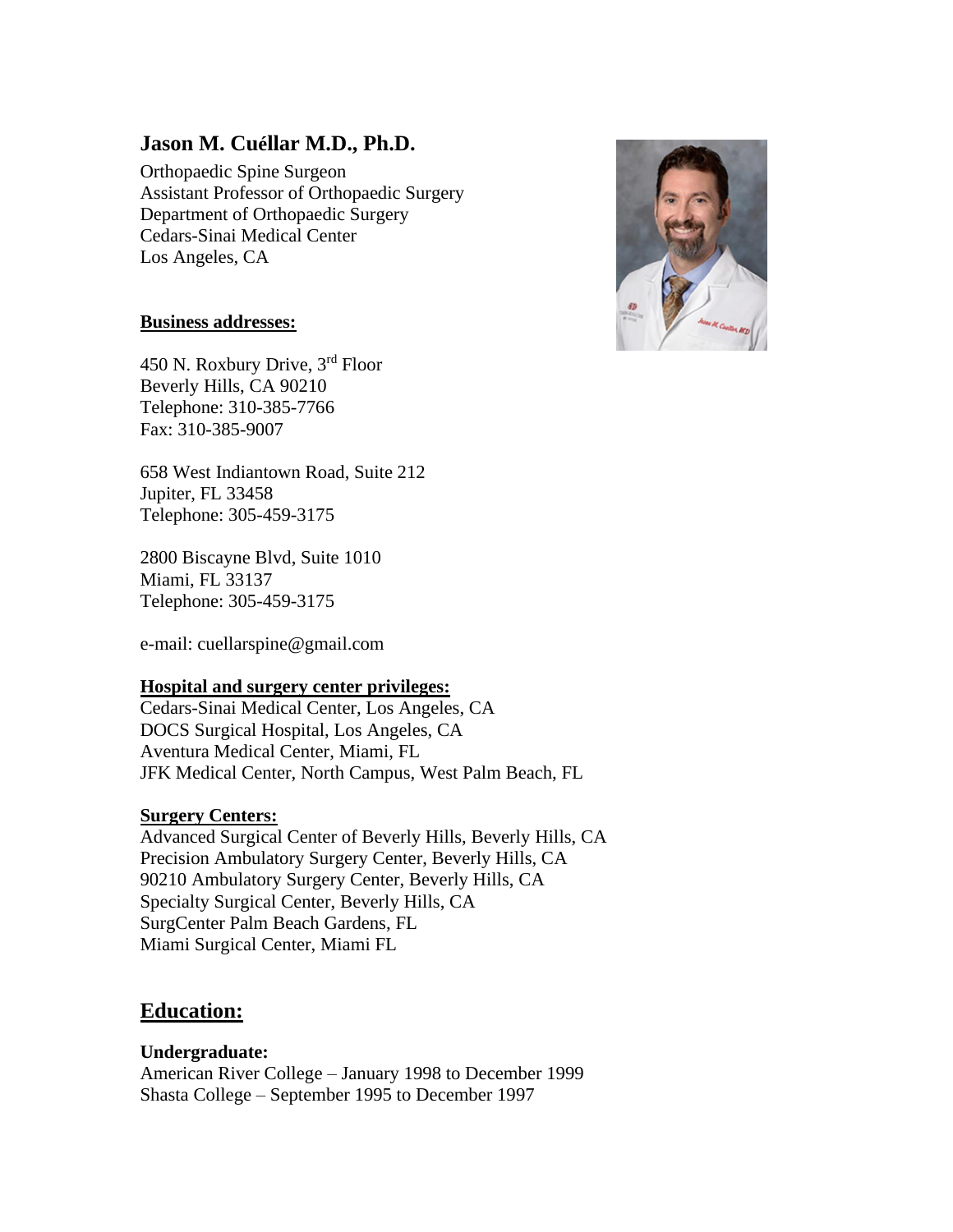University of California, Davis – B.S. in Neurobiology, Physiology & Behavior – January 1999 to September 2000

### **Graduate School (Ph.D.):**

University of California, Davis – Molecular, Cellular and Integrative Physiology Start date: September 2000 Completed: December 2004 Doctoral advisor: Earl Carstens, Ph.D.

### **Medical School (M.D.):**

Stanford University School of Medicine Start date: August 1, 2004 Completed: June 14, 2009

## **Internship:**

Orthopaedic Surgery, New York University Hospital for Joint Diseases Start date: July 1, 2009 Completed: June 30, 2010 Program directors: Kenneth Egol M.D., Chair: Joseph D. Zuckerman M.D.

### **Residency:**

Orthopaedic Surgery, New York University Hospital for Joint Diseases Start date: July 1, 2010 Completed: June 28, 2015 Program directors: Kenneth Egol M.D., Chair: Joseph D. Zuckerman M.D.

## **Musculoskeletal Research Fellowship:**

New York University Hospital for Joint Diseases Start date: July 1, 2011 Completed: June 30, 2012 Research supervisor: Thorsten Kirsch, Ph.D.

#### **Fellowship in spine surgery:**

Spinal Disorders Fellowship, Cedars-Sinai Spine Center and Cedars-Sinai Medical Center Start date: August 1, 2015 Completed: July 31, 2016 Fellowship director: Hyun W. Bae, M.D.

## **Licensure:**

- 1. New York State Medical License, ID #264397, Issued 2-22-2012
- 2. California State Medical License, ID #A135554, Issued 4-9-2015
- 3. Nevada State Medical License, ID # 21201, Issued 7-8-2021
- 4. Florida State Medical License , ID ME 151896, Issued 7-17-2021

#### **Board certification:**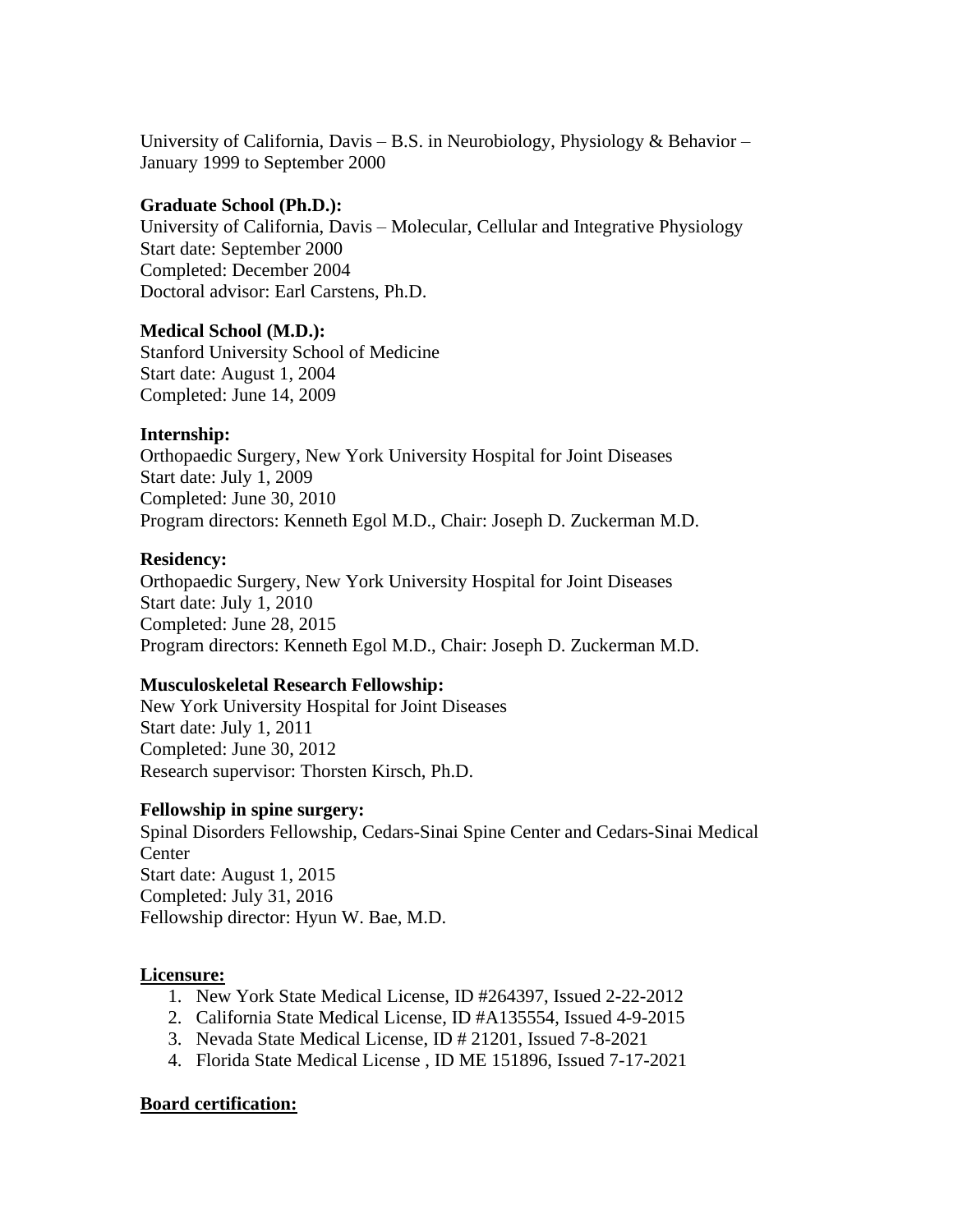American Board of Orthopaedic Surgery (ABOS) board certified: July 5, 2019

## **Professional experience**

- 1. Musculoskeletal research fellow: Department of Orthopaedic Surgery, NYU Hospital for Joint Diseases, July 2011 to June 2012.
- 2. Post-doctoral researcher: Department of Anesthesia, Stanford University School of Medicine, lab of David Yeomans, Ph.D., November 2004 to June 2009; fulltime post-doc 2006.
- 3. Doctoral research assistant: Department of Neurobiology, Physiology & Behavior; University of California, Davis, laboratory of Earl Carstens, Ph.D. – August 2000 to June 2004
- 4. Research assistant: School of Veterinary Medicine; Department of Anatomy, Physiology & Cell Biology; University of California, Davis, laboratory of Charles Plopper, PhD. - April 1999 to September 2000:

## **Professional activities:**

- 1. Scientific consultant for Nevro Corporation: 2005 to 2014
- 2. Scientific consultant for Cytonics Corporation: 2006 to 2015
- 3. Scientific Advisory Board for Cytonics Corporation: 2006 to present
- 4. Member International Society for the Advancement of Spine Surgery, ID#20030111501
- 5. Member North American Spine Society, ID#123771
- 6. Member American Academy of Orthopaedic Surgeons, ID#1032003
- 7. Member North American Neuromodulation Society
- 8. Medical advisory board for Axiom Regenerative Therapies
- 9. Medical Director, Advanced Surgical Center of Beverly Hills, June 2019 to present

# **Honors and special awards:**

- 1. Best basic science abstract for: Scuderi, GJ , Montesano, PX, **Cuéllar JM**. Improving response to treatment for patients with DDD by the use of molecular markers. Spine Intervention Society, 23rd annual meeting, Las Vegas NV, July 2015.
- 2. **Best paper award at ISSLS** Annual Meeting June 10, 2015, San Franciso, CA, USA. **Cuellar JM**, Stauff MP, Herzog R, Carrino JA, Baker G, Carragee EJ; USA Does provocative discography cause clinically important injury to the lumbar Intervertebral disc? A ten‐year matched cohort study.
- 3. **2015 Frauenthal Award for Clinical Research, NYU HJD** for paper entitled *"Does Aspirin Administration Increase Preoperative Morbidity in Patients with Cardiac Stents Undergoing Spinal Surgery?"*
- 4. **2009 ISSLS Prize Winner co-author**: Does discography cause accelerated progression of degenerative changes in the lumbar disc: A ten-year cohort-controlled study. Spine 34(21):2338-45.
- 5. Stanford Anesthesia Departmental Research Award, 5/2008
- 5. Stanford Medical Research Scholar, 2006-2007
- 6. Graduation with honors, U.C. Davis, 2000 and 2004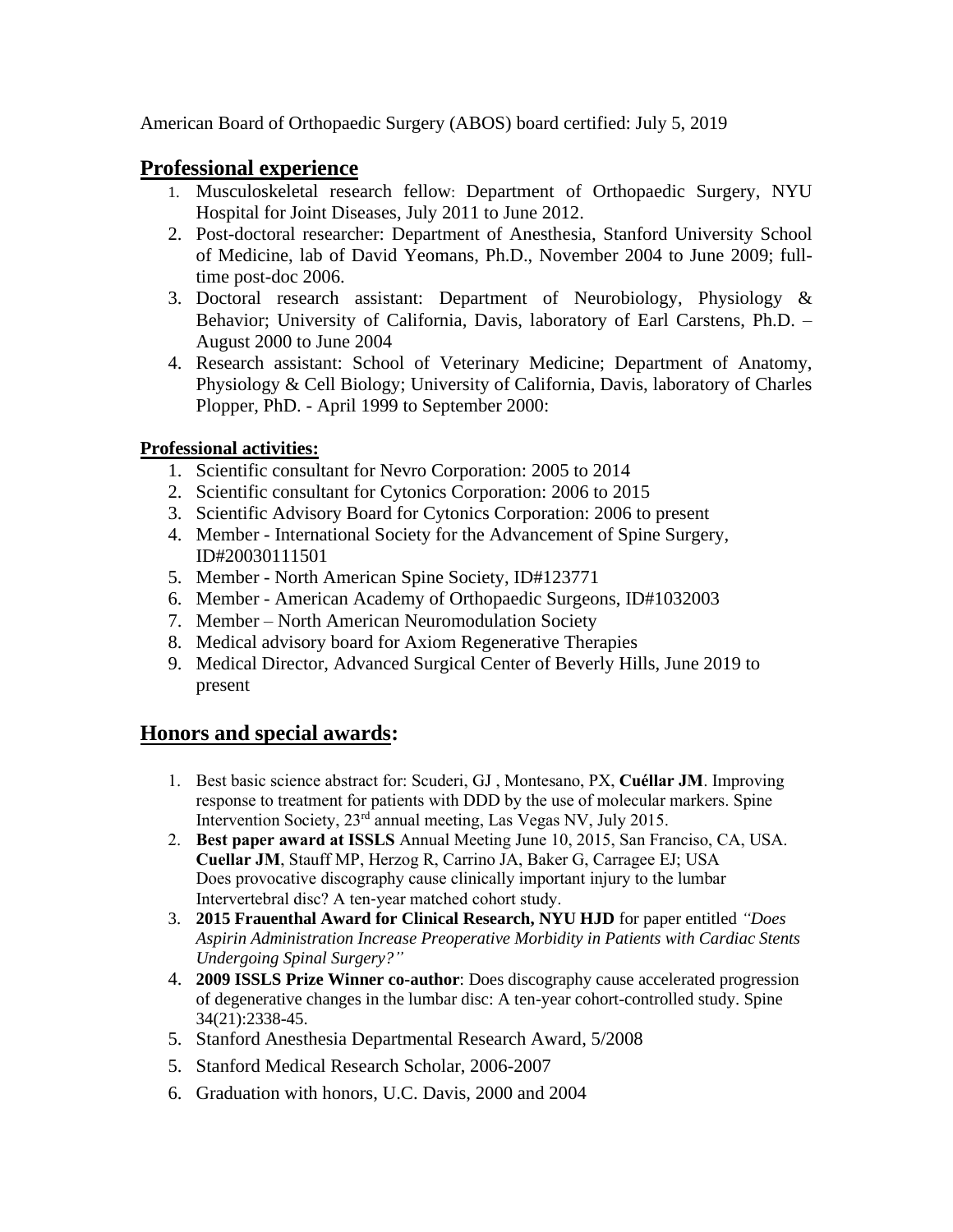- 7. Travel Award for 33rd annual Society for Neuroscience meeting, November 2003
- 8. Jastro-Shields Research Award. Fall 2000
- 9. Phi Sigma Society, Gamma Delta Chapter. January 2000.
- 10. Department citation for outstanding performance, Neurobiology, Physiology & Behavior, Class of 2000. June 2000.

## **Research grants and fellowships; patents received; clinical innovations:**

- **1. NIH R01 DE018531**, 2007-2011. Project title: Chronic compression of the trigeminal ganglia. Co-investigator. \$2M, Principal investigator: David Yeomans
- **2. NIH-SBIR Grant 1R43NS065669-01A1;** 2010-2011; by NINDS Cytonics Corporation; Diagnostic Biomarkers for Radicular Pain; \$1.5M, Co-investigator. Principal investigator: Gaetano Scuderi.
- 3. Musculoskeletal research fellow: Department of Orthopaedic Surgery, NYU Hospital for Joint Diseases, July 2011 to June 2012.
- 4. Post-doctoral researcher: Department of Anesthesia, Stanford University School of Medicine, lab of David Yeomans, Ph.D., November 2004 to June 2009; fulltime post-doc 2006.

#### **Academic Lectures/Presentations:**

- *1.* Cuéllar, JM. Artificial disc replacement at the L5-S1 disc space. Annual Conference of Spinal Disorders, Cedars-Sinai, Las Vegas, NV, January 31, 2020.
- *2.* Cuéllar, JM, Martin Quirno; Kirk Campbell, Andrew Yoo, , Christian M. Hoelscher, Pedro A. Ricart-Hoffiz, Tate M. Andres, Thorsten Kirsch, Thomas J. Errico. The Effect of Prophylactic Local Epidural Steroid Delivery in a Spinal Cord Injury Model. *Annual Meeting of the International Society for the Advancement of Spine Surgery (ISASS), Barcelona, Spain, March 20-23, 2012.*
- *3.* Cuéllar JM, Marlen N, Cuéllar VG, Angst MS, Yeomans DC, Montesano PX. Cytokines in the intervertebral disc of patients undergoing lumbar anterior discectomy and interbody fusion for degenerative disc disease. *Annual Meeting of the International Society for the Advancement of Spine Surgery (ISASS), Barcelona, Spain, March 20- 23, 2012*
- *4.* **Cuéllar JM**, Alataris K, Walker A, Yeomans DC, Antognini JF. Effect of High-Frequency Alternating Current on Spinal Afferent Nociceptive Transmission. Podium and poster presentations. *International Neuromodulation Society*, Berlin, Germany June 10-13, 2013.
- *5.* **Cuéllar JM**, Petrizzo, A, Vaswani, R, Goldstein, JA, Bendo, JA. Does aspirin administration increase perioperative morbidity in patients with cardiac stents undergoing spinal surgery? AAOS Annual Meeting, Las Vegas, March 26, 2015
- *6.* Spine grand rounds, "Artificial Disc Replacement"; June 29, 2016, Cedars-Sinai, Advanced Health Sciences Pavilion, Room PEC-5.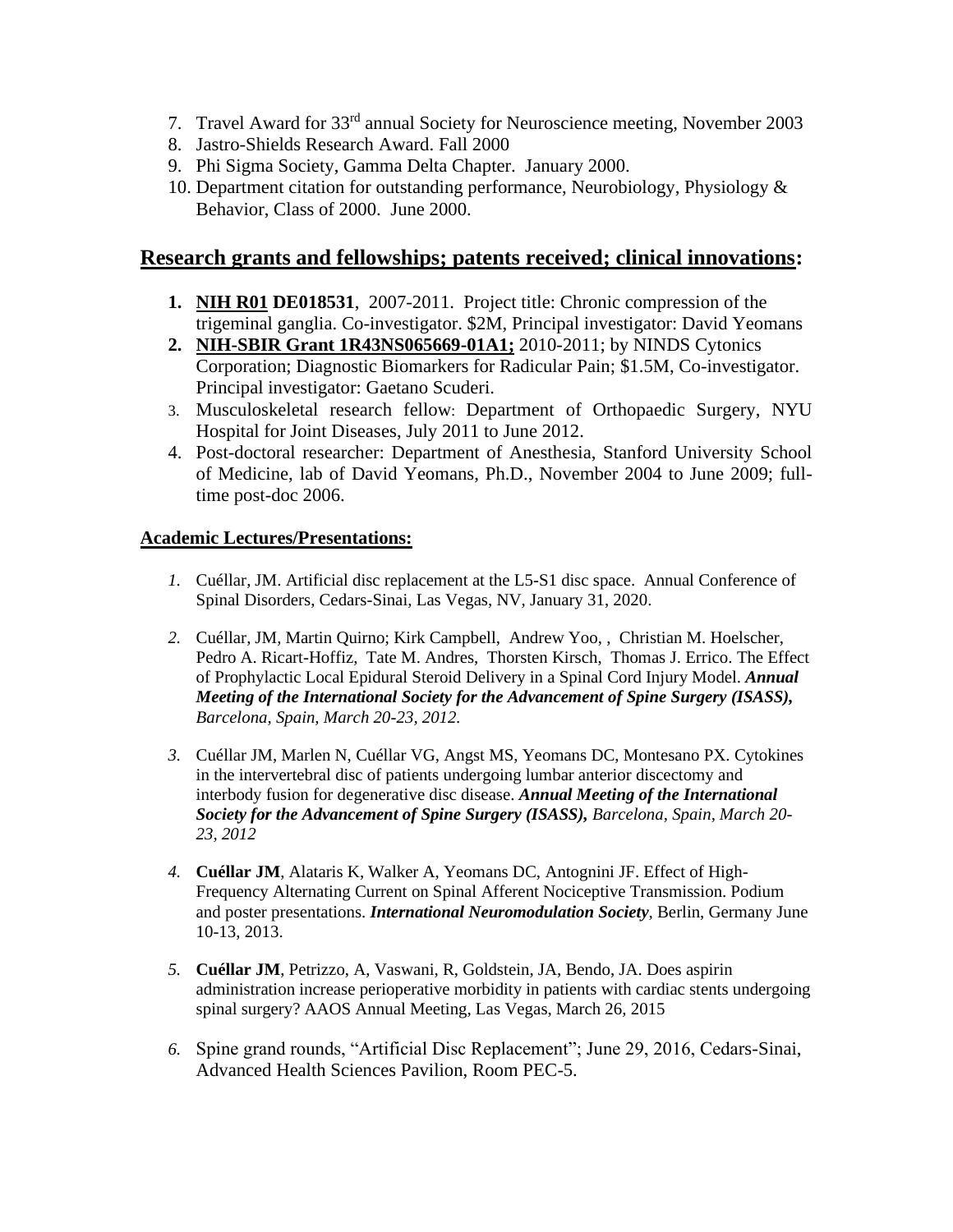*7.* Department of Orthopaedic Surgery Grand Rounds, "Artificial Disc Replacement", March 1, 2017, Cedars-Sinai Medical Center, Cancer Center Conference Room AC-1100

### **Teaching/Mentoring Activities**

- 1. Lecture to orthopaedic surgery residents, Cedars-Sinai Medical Center, "Spinal infections" April 29, 2016.
- 2. Lecture to spine surgery fellows, Cedars-Sinai Medical Center, "Cervical myelopathy", November 1, 2017.
- 3. Spine Journal Club moderation with spine fellows and faculty; Cedars-Sinai Medical Center, January 9, 2019.
- 4. Lecture to spine surgery fellows, Cedars-Sinai Medical Center, "Total disc replacement and motion-sparing surgery", February 5, 2020.
- 5. Lecture to spine surgery fellows, Cedars-Sinai Medical Center, "Cervical Total disc replacement ", December 20, 2021.
- 6. Lecture to spine surgery fellows, Cedars-Sinai Medical Center, "Lumbar Total disc replacement ", January 19, 2022.

## **Community Service and Volunteer Work:**

- 1. Patzcuaro Hospital Experience and Language Program (Patzcuaro HELP) codirector 2004-2009.
- 2. Clinical volunteer and medical supply donation organization; Patzcuaro HELP program participant and director, Patzcuaro, Mexico – 6/21/2005 to 8/21/2005
- 3. Operation Access Kaiser San Francisco, 9/24/05
- 4. Operation Access Kaiser South San Francisco February 26, 2005
- 5. Operation Access Mills Peninsula June 4, 2005
- 6. Community volunteer; U.C. Davis Medical Center, orthopaedics floor 1998- 1999
- 7. Clinical volunteer and medical supply donation organization; Patzcuaro HELP program, Patzcuaro, Mexico – 6/18/2001 to 8/18/2001
- 8. Big Brothers/Big Sisters of Sacramento 2/01/1999 to 6/01/2002
- 9. Clinical volunteer as spanish translator, Salud Clinic, Sacramento 10/01/2001 to 4/01/2002

# **Bibliography/publications:**

A. Research papers – peer-reviewed:

1. Cuellar, JM, Rasouli, A, Lanman, T., Kanim, L and Delamarter, R. Single and multilevel lumbar total disc replacement adjacent to L5-S1 ALIF (lumbar hybrid): 6 years of follow up. *International Journal of Spine Surgery* 2021, Vol 15(5):971-977.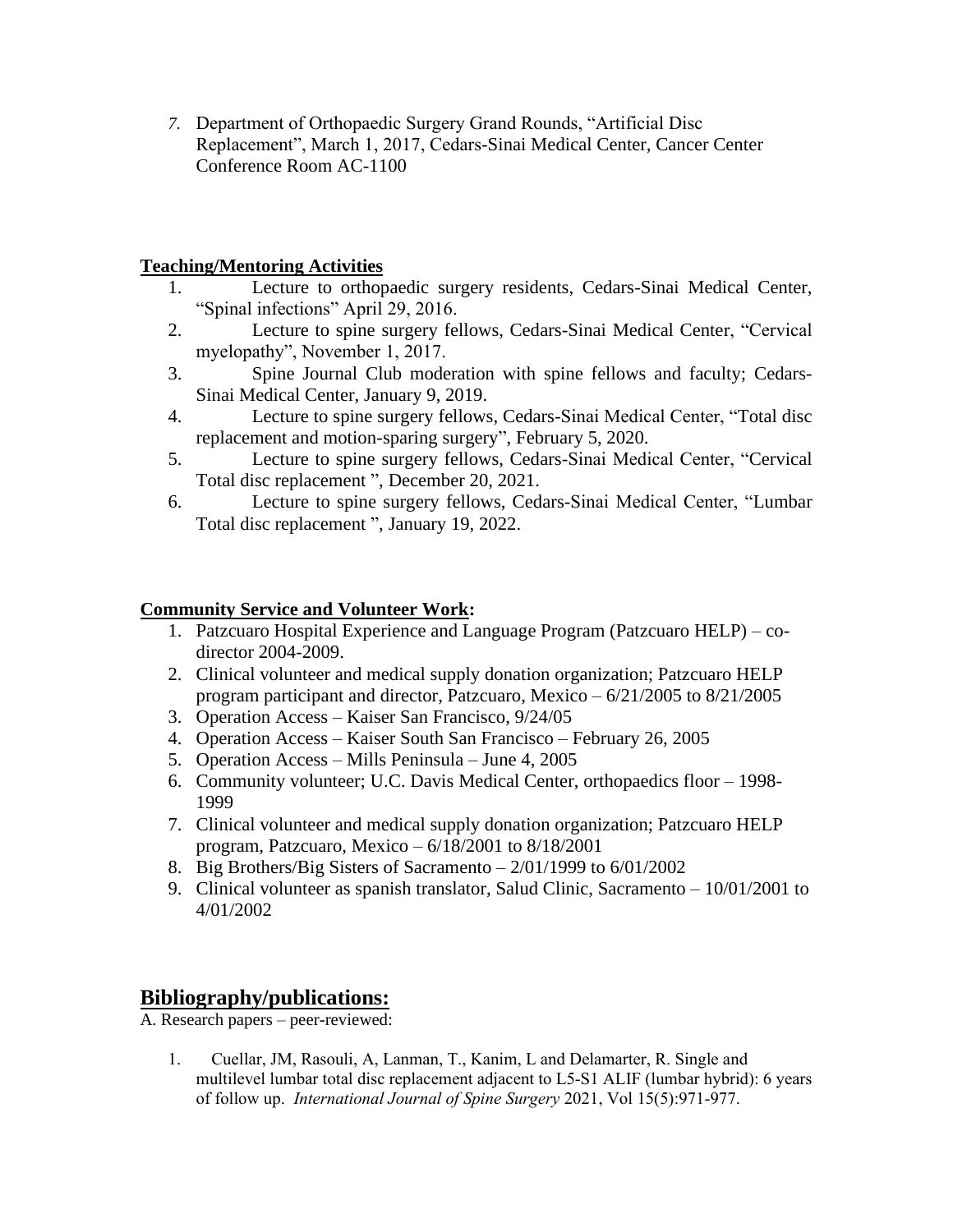- 2. Cuellar, JM, Nomoto, E, Saadat, E., Ma, A, Hill, P., Kropf, M., Lanman, T., Perri, B., Siddique, K., Wagner, W. Rao, R., Wong, A., Eng, M., Stephan, S., Anand, A., Bae, H., Rasouli, A., Outpatient versus inpatient anterior lumbar spine surgery: A multisite, comparative analysis of patient safety measures. *International Journal of Spine Surgery* 2021, Vol 15(5):937-944,
- 3. Glaeser JD, Salehi K, Kanim LEA, NaPier Z, Kropf MA, Cuellar JM, Perry TG, Bae HW, Sheyn D. NF-kappaB inhibitor, NEMO-binding domain peptide attenuates intervertebral disc degeneration. Spine J. 2020 May 12:S1529-9430(20)30175-3. PMID 32413485
- 4. Ryu R, Do A, Chan J, **Cuellar J**, Schievink W, Baron EM. Postoperative CSF Leak After Lumbar Total Disc Replacement (TDR): A Diagnostic and Management Challenge. World Neurosurg. 2020 137:119-125.
- 5. Lanman, TH and **Cuellar, JM**. Restoration of spinal motion conversion of anterior cervical fusion with pseudarthrosis to artificial disc replacement. *International Journal of Spine Surgery* 2020 14(4):483-487.
- 6. **Cuellar, JM**, Wagner W and Rasouli, A. Low complication rate of anterior lumbar spine surgery in an ambulatory surgery center. *International Journal of Spine Surgery* 2020 14(5):687-693.
- 7. **Cuellar, JM**, Lanman TH and Rasouli, A. The Safety of Single- and Multi-level Cervical Total Disc Replacement in Ambulatory Surgery Centers. *Spine* 2020 15(8):512- 521.
- 8. Rasouli A, **Cuellar JM,** Kanim, LEA, Delamarter, R. Multiple-level lumbar total disc replacement: a prospective clinical and radiographic analysis of motion preservation at 24 to 72 months. Journal of Clinical Spine Surgery, 2019, 32(1):38-42. PubMed ID 30095474
- 9. Glaeser JD, Salehi K, Kanim L, Sheyn D, NaPier Z, Behrens P, Garcia L, **Cuéllar JM**, Bae HW. Anti-inflammatory peptide attenuates edema and promotes BMP-2-induced bone formation in spine fusion. *Tissue Eng Part A. 2018* May 16. PubMed ID 29766758.
- 10. Tzabazis A, Kori S, Mechanic J, Miller J, Pascual C, Manering N, Carson D, Klukinov M, Spierings E, Jacobs D, **Cuellar J**, Frey WH 2nd, Hanson L, Angst M, Yeomans DC. Oxytocin and Migraine Headache. Headache. 2017 May;57 Suppl 2:64-75. Review. PubMed ID: 28485846.
- 11. **Cuellar, JM** and Lanman, TH. "Text Neck": An epidemic of the modern era of cell phones? The Spine Journal 2017, 17(6):901-902*.* PubMed ID 28336483
- 12. **Cuellar, JM** and Passias, P. Cervical Spondylotic Myelopathy: A review of clinical diagnosis and treatment. Bulletin of the Hospital for Joint Diseases 2017; 75(1):21-9.
- 13. Montesano, PX and **Cuéllar JM**. Cytokines in the intervertebral discs of patients undergoing lumbar discectomy and fusion for degenerative disc disease. Orthopedics and Rheumatology Open Access Journal 2017; 4(3):555638.
- 14. Montesano, PX, **Cuéllar JM** and Scuderi, GJ. Intradiscal injection of an autologous alpha-2-Macroglobulin (A2M) concentrate alleviates back pain in FAC-positive patients. Orthopedics and Rheumatology Open Access Journal 2017; 4(2):555634.
- 15. **Cuéllar JM**, Cuéllar, V.G., Scuderi, G.J. Alpha-2-Macroglobulin: Autologous protease inhibition technology. Phys Med Rehabil Clin N Am 2016, 27(4):909-919, PubMed:2778907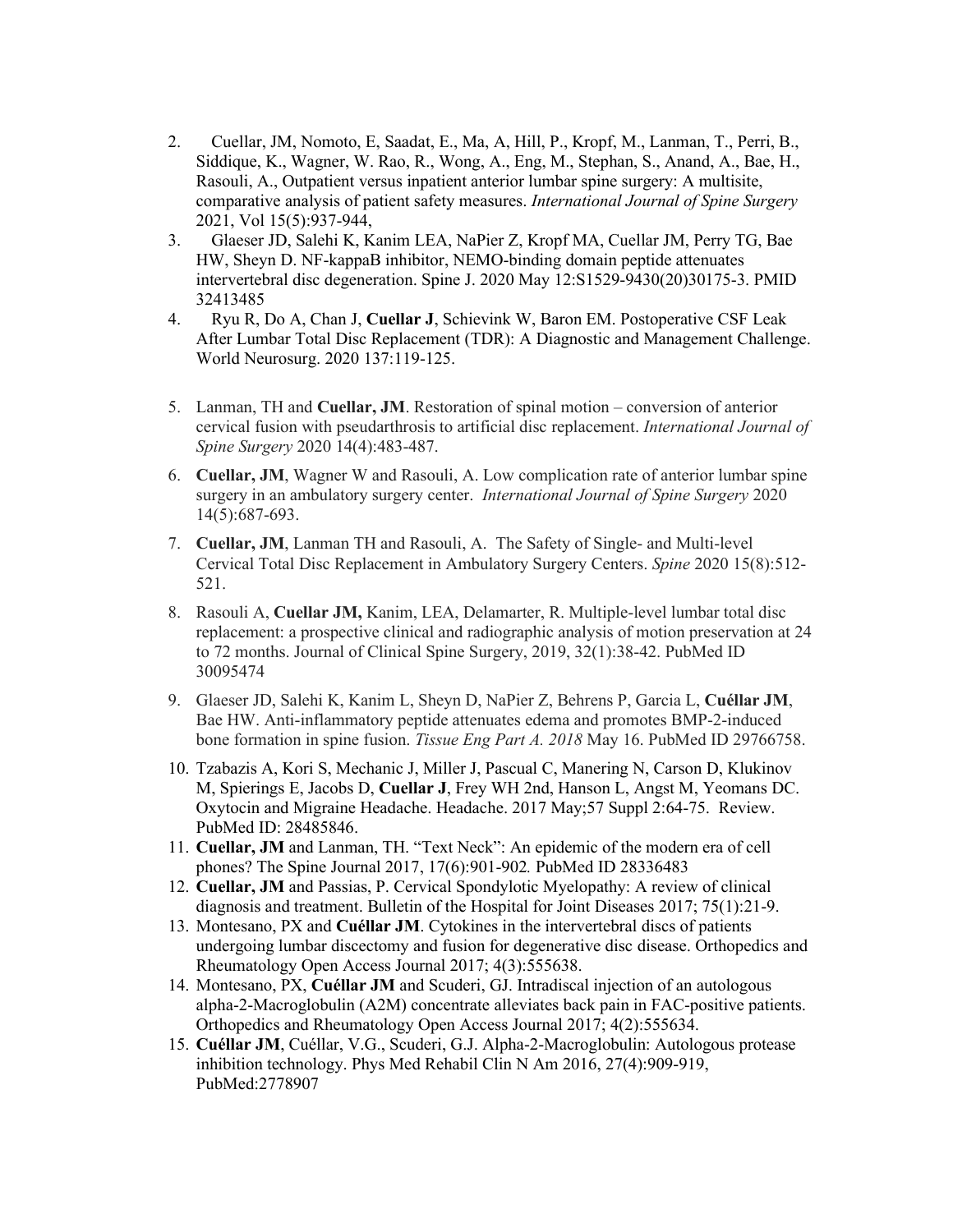- 16. **Cuéllar** JM, Stauff MP, Herzog RJ, Carrino JA, Baker GA, Carragee EJ. Does provocative discography cause clinically important injury to the lumbar intervertebral disc? A 10-year matched cohort study. Spine J. 2016 Mar;16(3):273-80. 2015 Jun 29. PubMed: 26133255.
- 17. **Cuéllar JM**, Field JS, Bae HW. Distraction Laminoplasty with Interlaminar Lumbar Instrumented Fusion (ILIF) for Lumbar Stenosis with or Without Grade 1 Spondylolisthesis: Technique and 2-year Outcomes. Spine 2016. PubMed ID: 26839990.
- 18. Cuéllar, VG, **Cuéllar, JM,** Kirsch, T and Strauss EJ. Correlation of synovial fluid biomarkers with cartilage pathology and associated outcomes in knee arthroscopy. *Arthroscopy October 29, 2015*
- 19. **Cuéllar JM**, Stauff MP, Herzog R, Carrino JA, Baker G, Carragee EJ; USA Does provocative discography cause clinically important injury to the lumbar Intervertebral disc? A ten‐year matched cohort study. *The Spine Journal 16(3):273-80*
- 20. **Cuéllar JM**, Petrizzo, A, Vaswani, R, Goldstein, JA, Bendo, JA. Does aspirin administration increase perioperative morbidity in patients with cardiac stents undergoing spinal surgery? Spine 2015, 40(9):629-635*.* PubMed ID: 26030214
- 21. Tzabazis A, Mechanic J, Miller J, Klukinov M, Pascual C, Manering N, Carson DS, Jacobs A, Qiao Y, **Cuellar J**, Frey WH 2nd, Jacobs D, Angst M, Yeomans DC. Oxytocin receptor: Expression in the trigeminal nociceptive system and potential role in the treatment of headache disorders. *Cephalalgia.* 2015 Nov 20. PubMed ID: 26590611
- 22. Zhao YP, Tian QY, Liu B, **Cuellar J**, Richbourgh B, Jia TH, Liu CJ. Progranulin knockout accelerates intervertebral disc degeneration in aging mice. Sci Rep. 2015 Mar 16;5:9102. PubMed ID: 25777988.
- 23. **Cuéllar JM**, Yoo A, Tovar N, Coelho PG, Jimbo R, Vandeweghe S, Kirsch T, Quirno M, Errico TJ. The Effects of Amicar and TXA on Lumbar Spine Fusion in an Animal Model. Spine 2014, 39(19):E1132-1137; PubMed ID: 24979407.
- 24. **Cuéllar JM**, Golish, SR, Leroux, EJ, Reuter, MW, Carragee, EJ, Hanna, LS and Scuderi, GJ. Does a fibronectin and aggrecan complex play a role in painful vertebral disks? 2013 PMR 2013, 5(4):297-3021; PubMed ID: 23490723.
- 25. **Cuéllar JM,** Alataris K, Walker A, Yeomans DC, Antognini JF. Effect of High-Frequency Alternating Current on Spinal Afferent Nociceptive Transmission. Neuromodulation. 2013; 16(4):318-327; PubMed ID: 23252766
- 26. **Cuéllar JM,** Borges PM, Cuéllar VG, Yoo A, Scuderi GJ, Yeomans DC. Cytokine Expression in the Epidural Space: A Model of Non-compressive Disc Herniation-induced Inflammation. Spine 2013; 38(1):17-23 PubMed ID: 22648034
- 27. Golish SR, Hanna LS, **Cuéllar JM**, Fernyhough JC, Campbell DR, Carragee EJ, Scuderi GJ. Are persistently symptomatic vertebral compression fractures associated with abnormal inflammatory profiles? A prospective study. J Spinal Disord Tech. 2011 Apr;24(2):121-5. PubMed ID: 21445026.
- 28. Cuéllar VG, **Cuéllar JM** and Scuderi GS. Identification of meniscus damage biomarker: Implications for the future treatment of knee injury. *Therapy* 8(3):289-91, 2011.
- 29. Scuderi GJ, Golish SR, Cook FF, **Cuéllar JM**, Bowser RP, Hanna LS. (2011) Identification of a novel fibronectin-aggrecan complex in the synovial fluid of knees with painful meniscal injury. J Bone Joint Surg Am. 2011 Feb;93(4):336-40.
- 30. Cuéllar VG, **Cuéllar JM**, Vaccaro AR, Carragee EJ, Scuderi GJ. (2010) Accelerated degeneration after failed cervical and lumbar nucleoplasty. *J. Spinal Disord. Tech.* Dec; 23(8): 521-4.
- 31. Cuéllar VG, **Cuéllar JM**, Golish SR, Yeomans DC, Scuderi GJ. (2010) Cytokine profiling in acute anterior cruciate ligament injury. *Arthroscopy.* Oct;26(10):1296-301.
- 32. **Cuéllar JM**, Manering NA, Klukinov M, Nemenov MI, Yeomans DC. (2010) Thermal nociceptive properties of trigeminal afferent neurons in rats. *Molecular Pain.* Jul 7;6:39.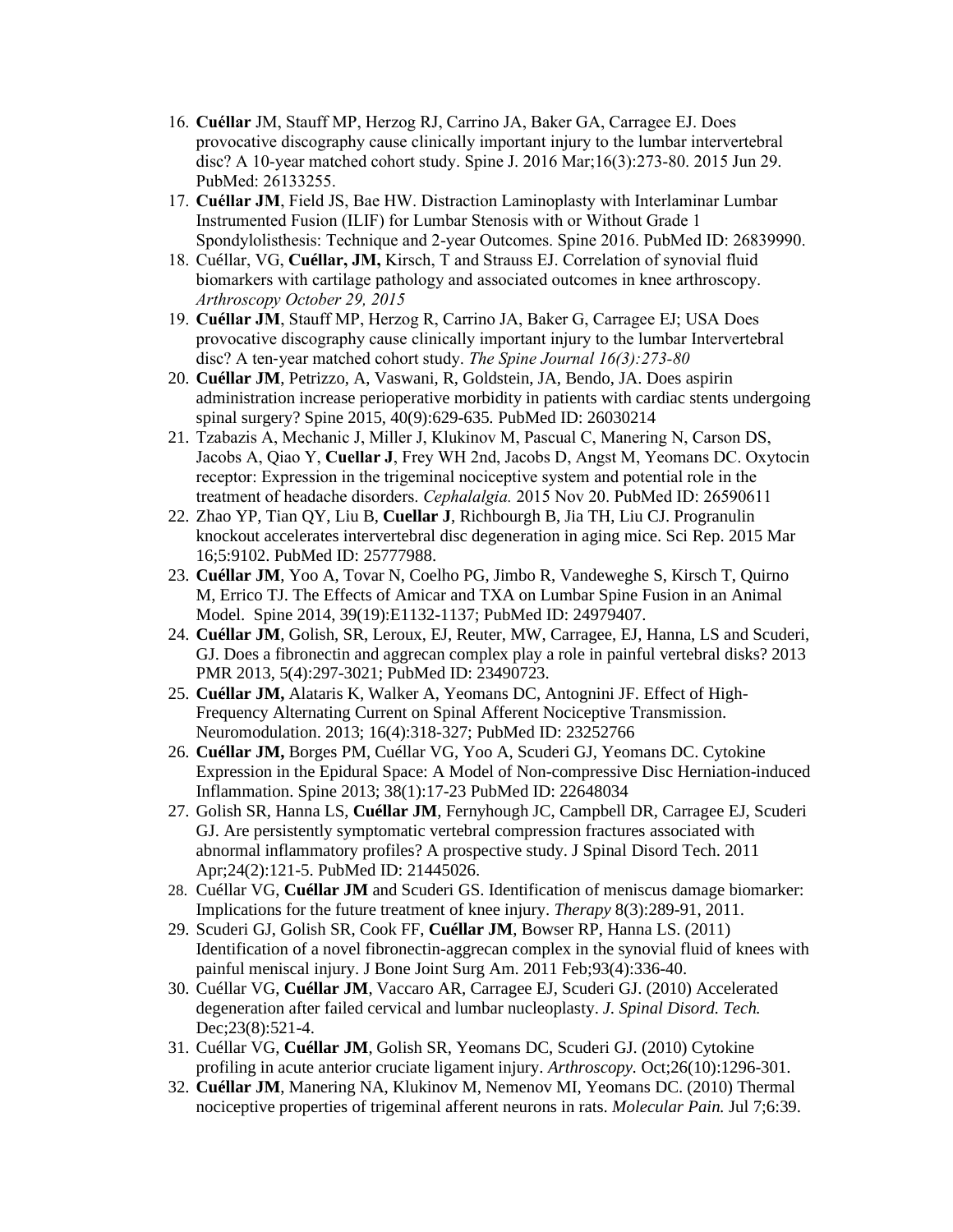- 33. Tzabazis AZ, Niv SH, Manering NA, Klyukinov M, **Cuéllar JM**, Bhatnagar A, Yeomans DC. (2010) Trigeminal antihyperalgesic effect of intranasal carbon dioxide. Life Sci. 2010 Jul 3;87(1-2):36-41.
- 34. Scuderi GJ, Woolf N, Dent K, Golish SR, **Cuéllar JM**, Cuéllar VG, Yeomans DC, Carragee EJ, Angst MS, Bowser R, Hanna LS. (2010) Identification of a complex between fibronectin and aggrecan G3 domain in synovial fluid of patients with painful meniscal pathology. *Clinical Biochem.* Jul;43(10-11):808-14.
- 35. **Cuéllar, J.M**., Golish, S.R., Reuter, M.W., Cuéllar, V.G., Angst, M.S., Carragee, E.J., Yeomans, D.C. and Scuderi, G.J. [Cytokine](http://www.google.com/url?q=http%3A%2F%2Fwww.ncbi.nlm.nih.gov%2Fpubmed%2F20207331&sa=D&sntz=1&usg=AFQjCNEruhuXO9xOzsyniXZ2D7uBbN6BJQ) [evaluation](http://www.google.com/url?q=http%3A%2F%2Fwww.ncbi.nlm.nih.gov%2Fpubmed%2F20207331&sa=D&sntz=1&usg=AFQjCNEruhuXO9xOzsyniXZ2D7uBbN6BJQ) [in](http://www.google.com/url?q=http%3A%2F%2Fwww.ncbi.nlm.nih.gov%2Fpubmed%2F20207331&sa=D&sntz=1&usg=AFQjCNEruhuXO9xOzsyniXZ2D7uBbN6BJQ) [individuals](http://www.google.com/url?q=http%3A%2F%2Fwww.ncbi.nlm.nih.gov%2Fpubmed%2F20207331&sa=D&sntz=1&usg=AFQjCNEruhuXO9xOzsyniXZ2D7uBbN6BJQ) [with](http://www.google.com/url?q=http%3A%2F%2Fwww.ncbi.nlm.nih.gov%2Fpubmed%2F20207331&sa=D&sntz=1&usg=AFQjCNEruhuXO9xOzsyniXZ2D7uBbN6BJQ) [low](http://www.google.com/url?q=http%3A%2F%2Fwww.ncbi.nlm.nih.gov%2Fpubmed%2F20207331&sa=D&sntz=1&usg=AFQjCNEruhuXO9xOzsyniXZ2D7uBbN6BJQ) [back](http://www.google.com/url?q=http%3A%2F%2Fwww.ncbi.nlm.nih.gov%2Fpubmed%2F20207331&sa=D&sntz=1&usg=AFQjCNEruhuXO9xOzsyniXZ2D7uBbN6BJQ) [pain](http://www.google.com/url?q=http%3A%2F%2Fwww.ncbi.nlm.nih.gov%2Fpubmed%2F20207331&sa=D&sntz=1&usg=AFQjCNEruhuXO9xOzsyniXZ2D7uBbN6BJQ) [using](http://www.google.com/url?q=http%3A%2F%2Fwww.ncbi.nlm.nih.gov%2Fpubmed%2F20207331&sa=D&sntz=1&usg=AFQjCNEruhuXO9xOzsyniXZ2D7uBbN6BJQ) [dscographic](http://www.google.com/url?q=http%3A%2F%2Fwww.ncbi.nlm.nih.gov%2Fpubmed%2F20207331&sa=D&sntz=1&usg=AFQjCNEruhuXO9xOzsyniXZ2D7uBbN6BJQ) [lavage.](http://www.google.com/url?q=http%3A%2F%2Fwww.ncbi.nlm.nih.gov%2Fpubmed%2F20207331&sa=D&sntz=1&usg=AFQjCNEruhuXO9xOzsyniXZ2D7uBbN6BJQ) *The Spine Journal 2010 Mar;10(3):212-8.*
- 36. **Cuéllar, J.M**., Scuderi, G.J., Cuéllar V.G, Golish, S.R. and Yeomans, D.C.. (2009) Diagnostic utility of cytokine biomarkers in the evaluation of acute knee pain. *Journal of Bone and Joint Surgery Oct; 91(10):2313-20.*
- 37. Scuderi, G.J., **Cuéllar, J.M**., Cuéllar, V.G.., Yeomans, D.C., Carragee, E.J. and Angst, M.S. (2009). Epidural interferon gamma-immunoreactivity: a biomarker for lumbar nerve root irritation. *Spine Oct 1; 34(21):2311-2317.*
- **38.** Carragee, E.J., Don, A. Hurwitz, E. **Cuéllar, J.M**., Carrino, J. and Herzog, R. **2009 ISSLS Prize Winner**: Does discography cause accelerated progression of degenerative changes in the lumbar disc: A ten-year cohort-controlled study. Spine 34(21):2338-45.
- 39. Merrill, A.W., **Cuéllar, J.M**., Judd, J.H., Carstens, M.I. and Carstens, E. (2008) Effects of TRPA1 agonists mustard oil and cinnamaldehyde on lumbar spinal wide dynamic range neuronal responses to innocuous and noxious cutaneous stimuli in rats. *J. Neurophysiol.* 99(2):415-425*.*
- 40. Dutton R.C., **Cuéllar J.M**., Eger E.I., Antognini, J.F. and Carstens E. (2007) Temporal and Spatial Determinants of Sacral Dorsal Horn Neuronal Windup in Relation to Isoflurane-induced Immobility. *Anesthesia & Analgesia* 105(6):1665-74.
- 41. Simons C.T., **Cuéllar J.M**., Moore, J.A., Pinkerton K.E., Uyeminami D., Carstens M.I., Carstens E. (2005) Nicotinic receptor involvement in antinociception induced by exposure to cigarette smoke. *Neuroscience Letters* 389(2):71-6
- 42. **Cuéllar J.M**., Antognini J.F., Montesano P.X. and Carstens, E. (2005) Application of nucleus pulposus to L5 dorsal root ganglion in rats enhances nociceptive dorsal horn neuronal windup. *Journal of Neurophysiology* 94(1):35-48
- 43. **Cuéllar, J.M**., Dutton, R.C., Antognini, J.F. and Carstens, E. (2005) Differential effects of halothane and isoflurane on dorsal horn neuronal windup and excitability. *British Journal of Anesthesiology* 94(5):617-25
- 44. **Cuéllar, J.M**., Antognini, J.F. and Carstens, E. (2004) An *in vivo* method for recording single unit activity in lumbar spinal cord in mice anesthetized with a volatile anesthetic. *Brain Research Protocols* 13(2):126-134*.*
- 45. **Cuéllar, J.M**., Antognini, J.F., Eger, E.I and Carstens, E. (2004) Halothane depresses Cfiber evoked windup of deep dorsal horn neurons in mice. *Neuroscience Letters* 363(3):207-11
- 46. **Cuéllar, J.M**., Montesano, PX, Carstens, E (2004) Role of TNF-alpha in sensitization of nociceptive dorsal horn neurons induced by application of nucleus pulposus to L5 dorsal root ganglion in rats. *Pain* 110(3):578-587
- 47. Nojima, H, **Cuéllar, JM**, Simons, CT, Carstens, MI, Carstens, E (2004) Spinal *c-fos* expression associated with spontaneous biting in a mouse model of dry skin pruritis. *Neuroscience Letters* 361(1-3):79-82*.*
- 48. Nojima, H., Simons, C.T., **Cuéllar, J.M**., Iodi-Carstens, M., Moore, J.A., Carstens, E. (2003) Opioid modulation of scratching and spinal *c-fos* expression evoked by intradermal serotonin. *The Journal of Neuroscience* 23(34):10784-10790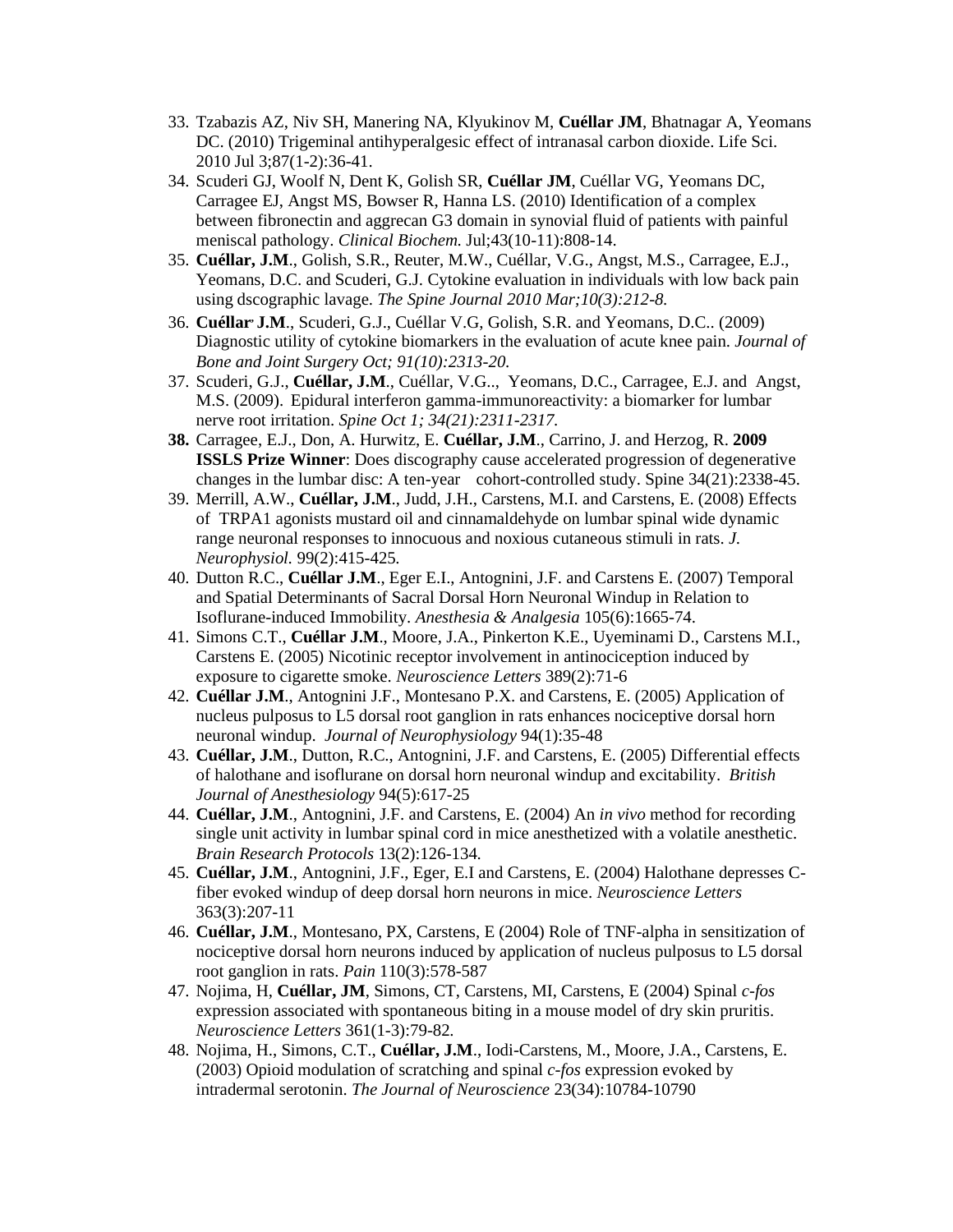- 49. Boucher, Y., Simons, C. T., **Cuéllar, J. M.,** Jung, S. W., Carstens, M. I., Carstens, E. (2003) Activation of brain stem neurons by irritant chemical stimulation of the throat assessed by c-fos immunohistochemistry. *Experimental Brain Research* 148 (2):211-8
- 50. **Cuéllar, J. M.,** Jinks, S. L., Simons, C. T., Carstens, E. (2003) Deletion of the preprotachykinin A gene in mice does not reduce scratching behavior elicited by intradermal serotonin. *Neuroscience Letters* 339(1):72-6

## **Book Chapters:**

- 1. **Cuéllar, J.M.** and Carstens, E. Sensitization in animal models of radiculopathic pain. In: Hyperalgesia: Molecular Mechanisms and Clinical Implications, Progress in Pain Research and Management, Vol. 30; Editors: Brune, K and Handwerker, H.O. IASP Press 2004.
- 2. **Cuéllar, J.M.** and Carstens, E. Electrophysiological evidence of enhanced nociceptive transmission in response to dorsal root exposure to nucleus pulposus. In: Immune and Glial Regulation of Pain; Editors: Linda Watkins, Joyce DeLeo, and Linda Sorkin; IASP Press 2007.
- **3. Cuéllar, J.M.** and Carragee, E.J. Ch 27 Basic science of discography and provocative testing. In: Basic Science of Spinal Diseases; Editors: Alok Sharan, Simon Tang and Alexander Vaccaro. Jaypee Press, 2013
- 4. **Cuéllar, J.M.** and Hyun Bae. Posterior Cervical Laminoplasty. In: Operative Techniques in Spine Surgery, 3rd Edition. Editors: Alexander R. Vaccaro and Eli M. Baron
- 5. **Cuéllar, J.M,** Kim, Terrence, Bhamb, Neil and Lanman, Todd H. Cervical Total Disc Replacement. In: Operative Techniques in Spine Surgery, 3<sup>rd</sup> Edition. Editors: Alexander R. Vaccaro and Eli M. Baron
- 6. Zachary NaPier, Linda E.A. Kanim, Samantha Thordarson, Michael A. Kropf, **Jason M. Cuéllar,** Juliane D. Glaeser, Hyun W. Bae, Demineralized Bone Matrix Bone Biology and Clinical Use, Seminars in Spine Surgery, Volume 28, Issue 4, December 2016,Pages 196-216, ISSN 1040-7383
- 7. Kong, C and **Cuéllar, J.M.** Overview of the back and spine. Gray's Surgical Anatomy. 1st edition, Dec 2019. ISBN 9780702073861

# **Abstracts from national and international scientific conferences:**

- 1. Glaeser JD, Salehi K, Kanim L, NaPier Z, Kropf M, Cuellar J, Sheyn D, and Bae HW, Treatment with the NFkB inhibitor reduces overloading-induced MMP expression in human nucleus pulposus cells, North American Spine Society, October 2017, Orlando, FL.
- 2. G. Scuderi, J. Cuellar, P. Montesano; Intradiscal injection of an autologous alpha-2 macroglobulin (A2M) concentrate alleviates back pain in FAC-positive patients; ISASS April 6-8, 2016, Las Vegas, NV.
- 3. Gaetano J Scuderi , Pasquale X Montesano and Jason Cuellar MD; Improving Response to Treatment for Patients with DDD by the use of Molecular Markers. AAOS Annual Meeting, March 2016, Orlando, FL.
- 4. **Cuellar JM**, Stauff MP, Herzog R, Carrino JA, Baker G, Carragee EJ; USA Does provocative discography cause clinically important injury to the lumbar Intervertebral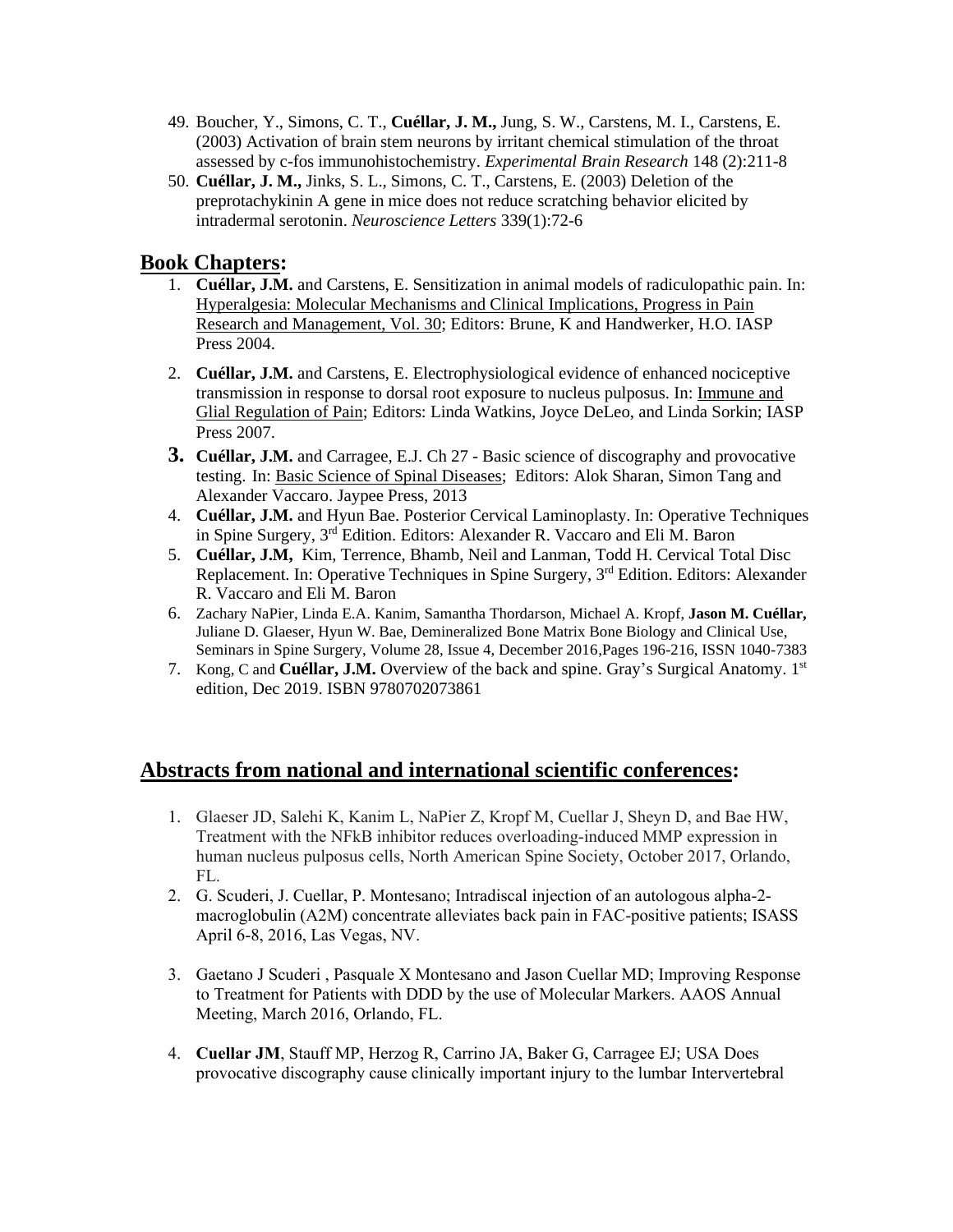disc? A ten‐year matched cohort study. ISSLS Annual Meeting June 10, 2015, San Franciso, CA, USA. **Best paper award.**

- **5.** Gaetano J. Scuderi, S. Raymond Golish, **Jason M. Cuellar,** Pasquale X. Montesano. Improving Response to Treatment for Patients with DDD by the use of Molecular Markers. North American Spine Society Annual Conference, San Francisco, October 14- 17, 2015.
- 6. Cuéllar VG, **Cuéllar, JM**, Kirsch T and Strauss EJ. Identification of Synovial Fluid Biomarkers for Cartilage Pathology and Associated Outcomes in Knee Arthroscopy, AAOS Annual Meeting, Las Vegas, March 26, 2015
- 7. **Cuéllar JM**, Petrizzo, A, Vaswani, R, Goldstein, JA, Bendo, JA. Does aspirin administration increase perioperative morbidity in patients with cardiac stents undergoing spinal surgery? AAOS Annual Meeting, Las Vegas, March 26, 2015
- 8. **Cuéllar JM**, Alataris K, Walker A, Yeomans DC, Antognini JF. Effect of High-Frequency Alternating Current on Spinal Afferent Nociceptive Transmission. Podium and poster presentations. *International Neuromodulation Society*, Berlin, Germany June 10-13, 2013.
- 9. Cuéllar VG, **Cuéllar JM, Browning, S,** Scuderi GJ, Golish SR, Hanna LS. Is there a chrondroprotective effect of autologous protease inhibitor concentrate on an osteoarthritis rabbit model? A pilot study. Orthopaedic Research Society Annual Meeting, Jan 26-29, 2013, San Antonio, Texas.
- 10. Martin Quirno; Kirk Campbell, Andrew Yoo, Jason M. Cuellar, Christian M. Hoelscher, Pedro A. Ricart-Hoffiz, Tate M. Andres, Thorsten Kirsch, Thomas J. Errico. The Effect of Prophylactic Local Epidural Steroid Delivery in a Spinal Cord Injury Model. *North American Spine Society 27th Annual Meeting*, Dallas, Tx, October 24-27, 2012
- *11.* Cuéllar, JM, Martin Quirno; Kirk Campbell, Andrew Yoo, , Christian M. Hoelscher, Pedro A. Ricart-Hoffiz, Tate M. Andres, Thorsten Kirsch, Thomas J. Errico. The Effect of Prophylactic Local Epidural Steroid Delivery in a Spinal Cord Injury Model. *Annual Meeting of the International Society for the Advancement of Spine Surgery (ISASS), Barcelona, Spain, March 20-23, 2012.*
- *12.* Cuéllar, VG, Cuéllar JM, Borges PM, Scuderi GJ, Yeomans DC. Cytokine profiling in an animal model of non-compressive intervertebral disc herniation using epidural lavage**.** *Annual Meeting of the International Society for the Advancement of Spine Surgery (ISASS), Barcelona, Spain, March 20-23, 2012.*
- *13.* Cuéllar JM, Marlen N, Cuéllar VG, Angst MS, Yeomans DC, Montesano PX. Cytokines in the intervertebral disc of patients undergoing lumbar anterior discectomy and interbody fusion for degenerative disc disease. *Annual Meeting of the International Society for the Advancement of Spine Surgery (ISASS), Barcelona, Spain, March 20- 23, 2012*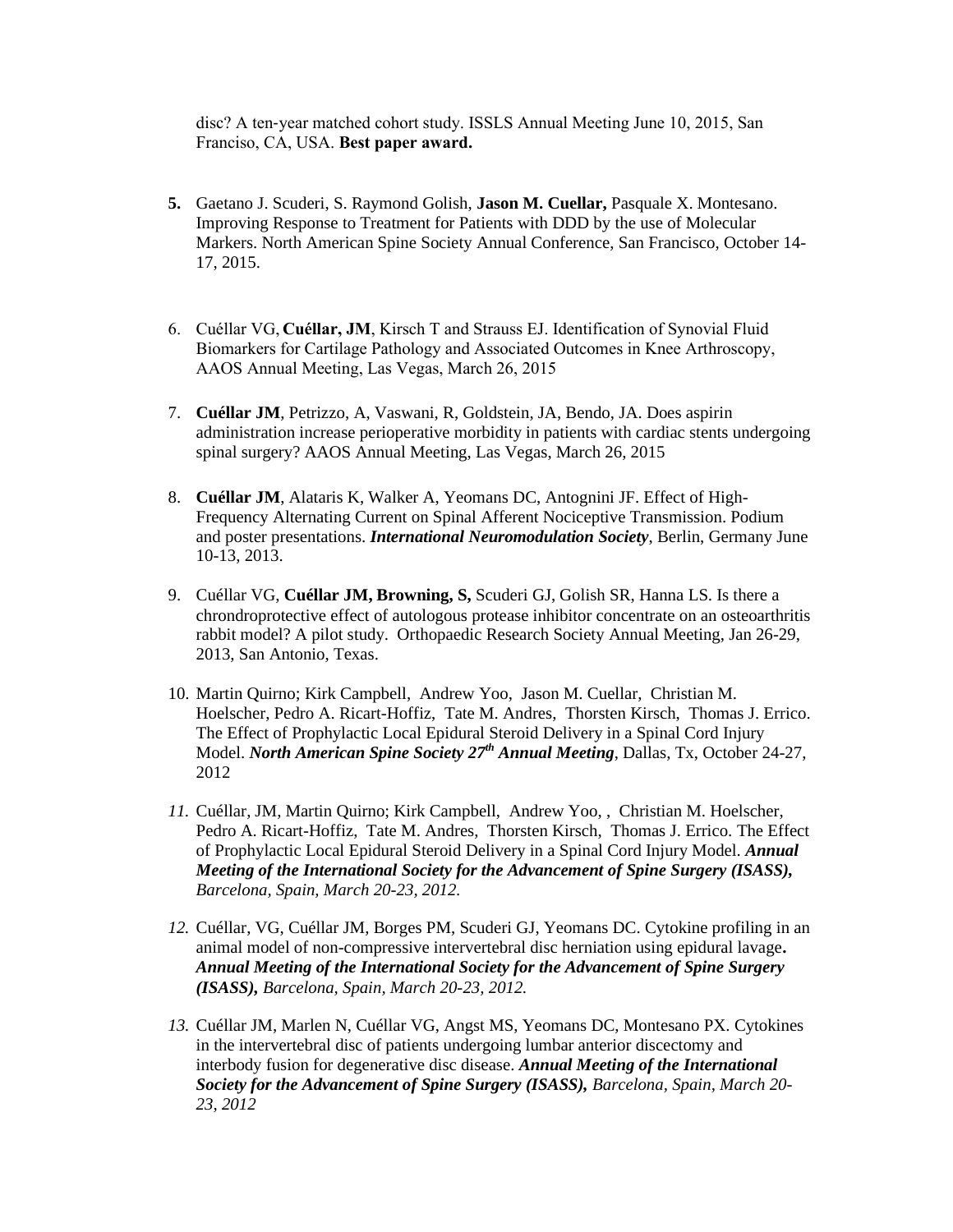- 14. Cuéllar, JM, Golish, SR, Cuéllar, VG, Song, Y and Hanna, LS. Can intraarticular cytokine profiling predict the development of knee pain? Four-year follow-up of asymptomatic controls. **Orthopaedic Research Society.** San Francisco, 2012
- 15. Carragee EJ, Cuéllar JM, Hurwitz, E, Carrino, JA, Herzog, RJ. Does Provocative Discography Cause Clinically Important Injury to the Lumbar Intervertebral Disc? *Annual Meeting of the American Academy of Orthopaedic Surgeons*. San Francisco, 2012
- 16. Scuderi GJ, Cuéllar JM, Cuéllar VG, Golish SR, Angst M, Yeomans DC. Presence of a novel complex of structural proteins in intervertebral discs by discography, in *Annual Meeting of the American Academy of Orthopaedic Surgeons*. New Orleans, 2010.
- 17. Scuderi, GJ, Cuéllar, JM, Gabrovsky, V, Carragee, EJ, Yeomans, DC and Angst, MS. Epidural Interferon Gamma correspondence with lumbar radiculopathy. Oral presentation at: **North American Spine Society**; Ontario, Canada. (2008, October).
- 18. Scuderi, GJ, Cuéllar,JM, Gabrovsky, V, Vaccaro, AR and Carragee, EJ.Accelerated degeneration and instability after cervical and lumbar nucleoplasty: a pilot study of negative long-term consequences? Poster presented at: **North American Spine Society**; Ontario, Canada. (2008, October).
- 19. Scuderi, GJ; Cuéllar, JM; Gabrovsky, V., Yeomans, D. and Angst, M. A cytokine biomarker and potential therapeutic target for disc herniation-induced sciatica. **Orthopaedic Research Society**, San Francisco, CA March 2-5, 2008
- 20. Cuéllar, J.M., Scuderi, GJ, Gabrovsky, V, Golish, S.R., and Yeomans, D.C. Diagnostic utility of cytokine biomarkers in the evaluation of meniscal pathology following acute knee injury, a comparison study with normal volunteers. **Orthopaedic Research Society**, San Francisco, CA March 2-5, 2008
- 21. Borges, P.M., Cuéllar, J.M., Gabrovsky, V., Scuderi, G.J. and Yeomans, D.C. An animal model for the investigation of nucleus pulposus-induced inflammatory cytokine modulation. **Cervical Spine Research Society**, San Francisco, CA, November 2007.
- 22. Scuderi, G.J., Cuéllar, J.M., Gabrovsky, V., Yeomans, D.C. and Angst, M.S. Resolution of Radiculopathy in Patients Identified with Cytokine Biomarker Corresponds to Inflammatory Blockade in an Animal Model of Disc-Herniation. **Cervical Spine Research Society**, San Francisco, CA, November 2007. Oral presentation.
- 23. Scuderi, GJ, Cuéllar, JM, Gabrovsky, V, Yeomans, DC and Angst, MS A Cytokine Biomarker And Potential Therapeutic Target For Disc Herniation-Induced Sciatica, **North American Spine Society**, October 2007, Austin Texas, selected for oral presentation.
- 24. Borges, P.M., Cuéllar J.M., Gabrovsky V., Scuderi G.J. and Yeomans D.C. An animal model for the investigation of nucleus pulposus-induced inflammatory cytokine modulation. Society for Neuroscience 2007, San Diego, CA.
- 25. Cuéllar J.M., Nemenov M.I., Klyukinov M. and Yeomans D.C. Differential activation of trigeminal nociceptors using a diode infrared laser. Society for Neuroscience 2007, San Diego, CA.
- 26. Klyukinov M, Manering, N., Cuéllar, J.M., Nemenov M.I. and Yeomans D.C. A rodent model of trigeminal neuralgia. Society for Neuroscience 2007, San Diego, CA.
- 27. Gabrovsky, V., Cuéllar, J.M., Calos, M.P. and D.C. Yeomans. Non-viral gene therapy technology in the treatment of neuropathic pain. 10<sup>th</sup> Annual American Society for Gene Therapy Meeting. Seattle, WA May 30-Jun 3, 2007.
- 28. Cuéllar , JM, Nemenov, MI, Klyukinov, M, Yeomans, DC Response properties of rat trigeminal ganglion nociceptive neurons to cutaneous thermal stimulation with a diode laser. American Pain Society, Washington DC, May 2-5, 2007.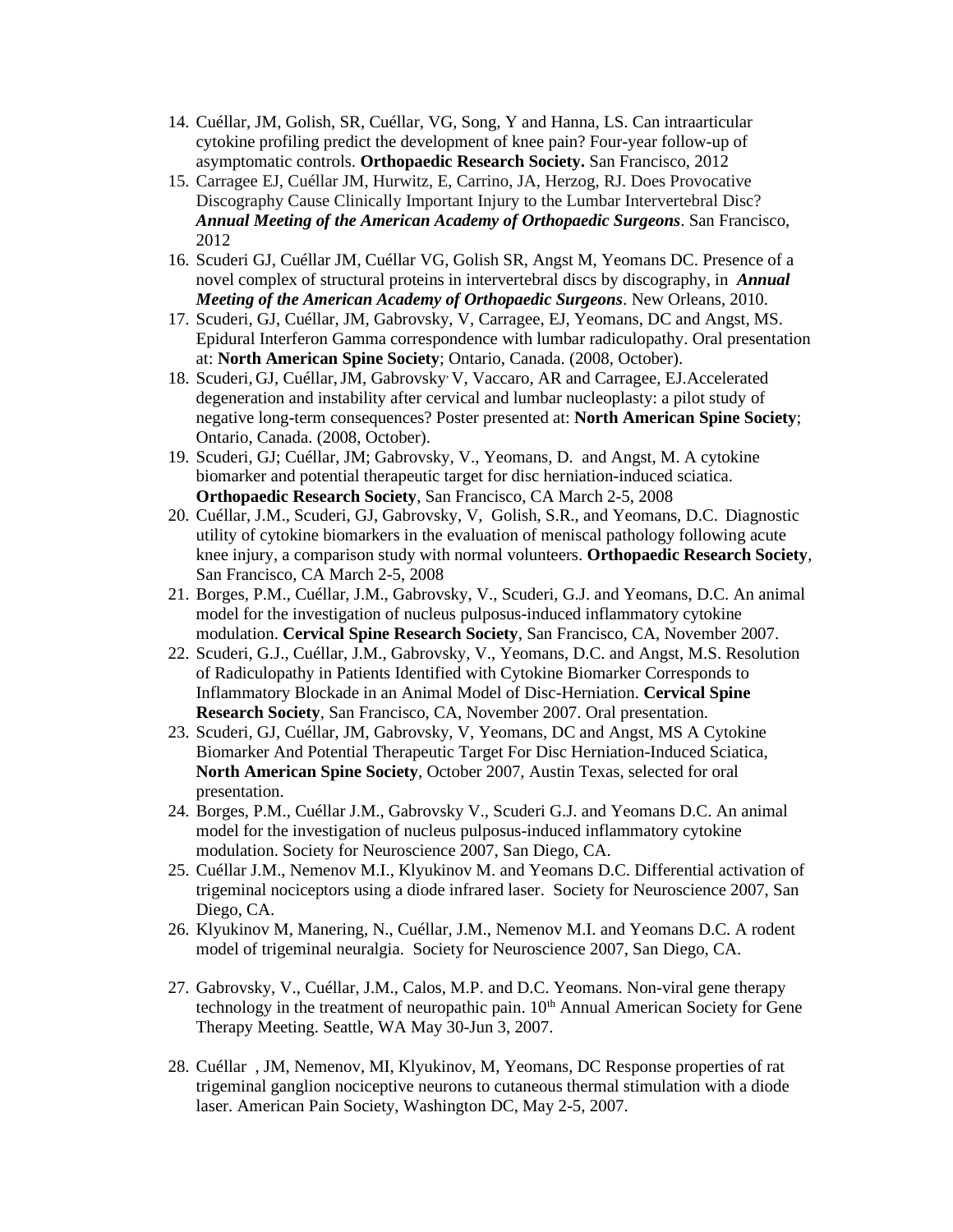- 29. Iodi-Carstens, M., Merrill, A.W., \*Cuéllar, J.M., Carstens, E. Effects of TRPA1 agonists mustard oil (MO) and cinnamaldehyde (CA) on lumbar wide dynamic range (WDR) dorsal horn neuronal responses, Society for Neuroscience 2006, Atlanta, Georgia
- 30. Cuéllar , JM, Nemenov, MI, Klyukinov, M, Yeomans, DC Nociceptor-selective activation by diode laser. Society for Neuroscience 2006, Atlanta, Georgia
- 31. Nemenov, MI, Cuéllar, JM, Tzabazis, AZ, Klyukinov, M, Manering, N, Yeomans, DC. Infared diode laser stimulation of C or A nociceptors in rats. Program No. 746.10. 2005 Abstract Viewer/Itinerary Planner. Washington, DC: Society for Neuroscience, 2005. Online
- 32. Cuéllar, JM, Judd, JH, Moore, JA, Carstens, E. Chemical desensitization and thermal sensitization of spinal dorsal horn neurons by topical mustard oil. *International Association for the Study of Pain; 11th World Congress on Pain*, Sydney, Australia, August 25, 2005
- 33. Nemenov, MI, Greenspan, JD, Crottaz-Herbette, S, Cuéllar, JM, Yeomans, DC Pricking Pain vs. Burning Pain Selectively Evoked by Infrared Diode Laser Stimulation. *International Association for the Study of Pain; 11th World Congress on Pain*, Sydney, Australia, August 25, 2005
- 34. Crottaz-Herbette, S, Nemenov, MI, Angst, MS, Klyukinov, M, Cuéllar, JM, Yeomans. DC. Selective Activation Of C vs. A Nociceptors By Infrared Diode Laser Stimuli In Humans: An Evoked Potential Study. *International Association for the Study of Pain; 11th World Congress on Pain*, Sydney, Australia, August 22, 2005
- 35. Cuéllar, J.M., Montesano, P.X. Antognini, J.F. and Carstens, E. Application of nucleus pulposus to L5 dorsal root ganglion in rats enhances nociceptive dorsal horn neuronal windup. Society for neuroscience 34<sup>th</sup> annual meeting, San Diego, October 23-28, 2004.
- 36. Cuéllar, J.M., Dutton, R.C., Antognini, J.F., Jinks, S.L., Mitsuyo, T. and Carstens, E. Differential effects of halothane (HAL) and isoflurane (ISO) on dorsal horn neuronal windup. Society for neuroscience 34<sup>th</sup> annual meeting, San Diego, October 23-28, 2004.
- 37. Cuéllar, J.M., Montesano, P.X. and Carstens, E. Role of TNF- $\square$  in sensitization of nociceptive dorsal horn neurons induced by application of nucleus pulposus to L5 dorsal root ganglion in rats. **International Society for the Study of the Lumbar Spine, Spineweek** 2004, Porto, Portugal, May 31-June 5 2004.
- 38. Cuéllar, J.M., Simons, C.T. and Carstens, E. Role of TNF- $\square$  in sensitization of nociceptive dorsal horn neurons induced by application of nucleus pulposus to L5 dorsal root ganglion in rats. Society for neuroscience 33<sup>nd</sup> annual meeting, New Orleans, LA, November 8-12, 2003
- 39. Nojima, H., Simons, C.T., Cuéllar, J.M., Carstens, M.I. and Carstens, E. Opioid modulation of scratching and spinal c-fos expression evoked by intradermal serotonin. Society for neuroscience 33<sup>nd</sup> annual meeting, New Orleans, LA, November 8-12, 2003
- 40. Cuéllar, J.M., Boucher, Y., Simons, C.T., Jung, S.W., Iodi-Carstens, M., Carstens, E. Activation of brain stem neurons by irritant chemical stimulation of the throat assessed by c-fos immunohistochemistry. Society for neuroscience 32<sup>nd</sup> annual meeting, Orlando, Florida, November 2-7, 2002.
- 41. Montesano, P.X., Wallace, J., Cuéllar, J.M. The presence of radiculopathy as a result of cervical spine herniated nucleus pulposus is not a valid clinical predictor of outcome following discectomy, fusion and plating. The 28<sup>th</sup> Annual Meeting of the **Cervical Spine Research Society**, Charleston South Carolina, November 30-December 2, 2000.
- 42. Montesano, P.X., Ellinger, G., Cuéllar, J.M., Turetta, S. The use of hydroxyapatite as an implant for the autograft site in the iliac crest. The 35<sup>th</sup> Annual Meeting of the **Scoliosis Research Society**, Cairns, Queensland, Australia, October 18-21, 2000.
- 43. Fanucchi, M.V., D Hinds, JM Cuéllar, CG Plopper. Species-specific susceptibility of neonatal mice and rats to naphthalene and 1-nitronaphthalene. American Lung